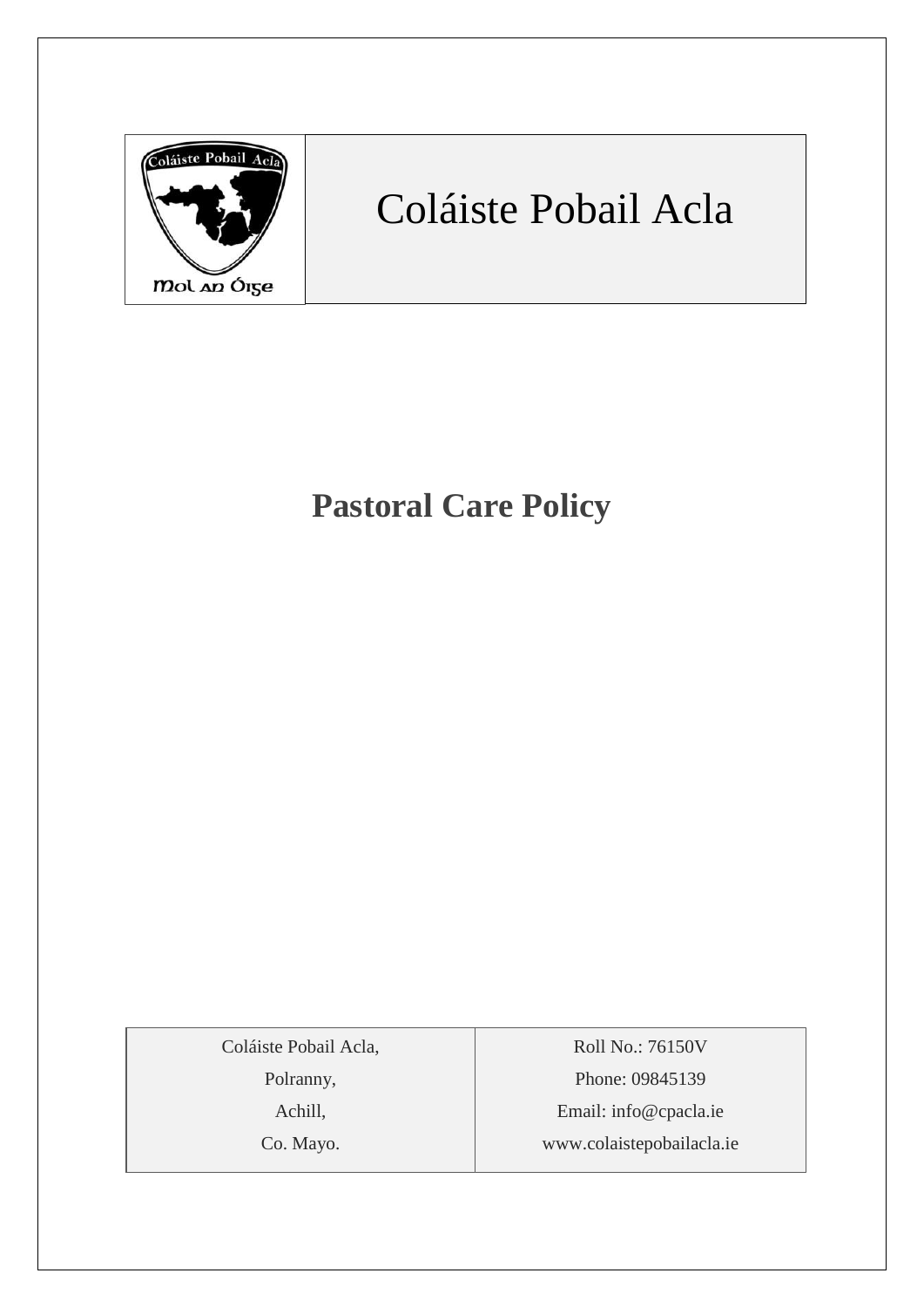## **Contents**

- **1. Introduction**
- **2. Rationale for Policy**
- **3. Pastoral Goals**
- **4. Aims of Pastoral Care Structures**
- **5. Pastoral Care Personnel**

### **6. Roles and Responsibilities**

- 6.1. Board of Management
- 6.2. Principal and Deputy Principal
- 6.3. Pastoral Care Team
- 6.4. Tutors
- 6.5. Critical Incident Team
- 6.6. Chaplain
- 6.7. Guidance Counsellor
- 6.8. Home School Community Liaison
- 6.9. Special Educational Needs Coordinator
- 6.10. School Completion Programme Workers
- 6.11. SPHE Coordinator
- 6.12. Class Teacher and School Support Staff
- 6.13. Special Needs Assistants
- 6.14. Students
- **7. Structures Supporting the Pastoral Care System**
- **8. Pastoral Care Policy Evaluation**
- **9. Declaration**
- **10. Appendices**
	- 10.1. Abbreviations and Acronyms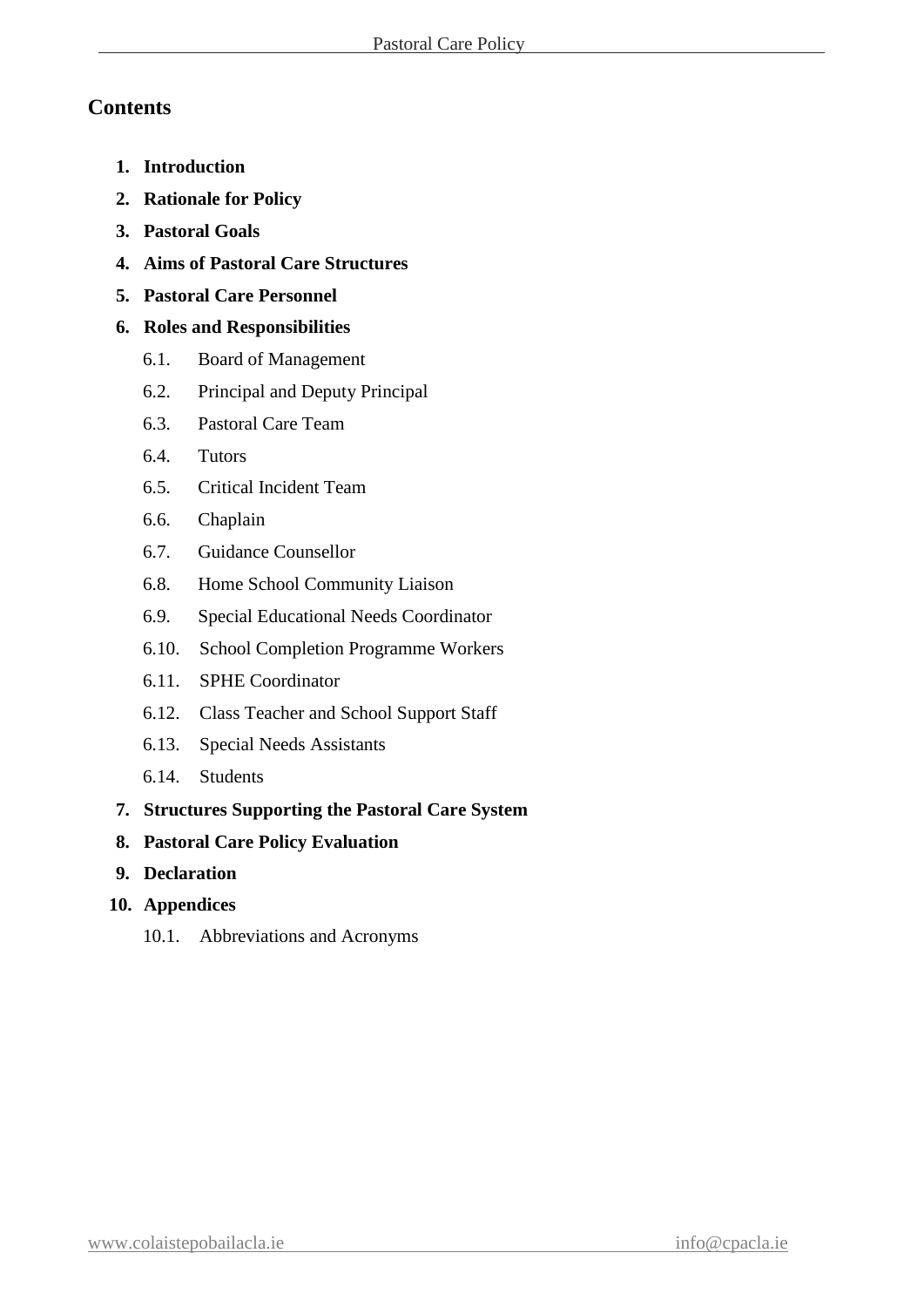## **1. Introduction**

This Pastoral Care policy was created in accordance with the Mission Statement of Coláiste Pobail Acla.

## *We strive to motivate our school community to realise its full potential academically, spiritually, physically and emotionally in a safe, supportive environment.*

Our pastoral care policy encompasses all aspects of school life and all members of our school community. Pastoral care permeates all areas of school life in Coláiste Pobail Acla. We value all members of the school community and endeavour to develop the full potential of all individuals.

## **2. Rationale for Policy**

Pastoral Care is an integral part of school life and is a fundamental element of our mission in Coláiste Pobail Acla. It is defined as the systems, roles, resources, structures, policies, programmes and processes employed to support the development of all students in our school community. Pastoral Care is an integral part of our approach to a holistic education, which puts the educational, emotional and social development of the student at the centre of its learning values. This policy sets a formal structure for pastoral care in Coláiste Pobail Acla; setting out clear and defined roles and expectations to ensure that each student in our school community has access to relevant pastoral care supports. It defines our pastoral structures and procedures and ensures they can be effectively utilised both on a day to day basis and crucially, at critical times.

## **3. Pastoral Goals**

That each member of our school community will:

- Feel valued, supported and cared for in a safe and secure environment.
- Develop their full potential; spiritually, morally, socially, intellectually, personally and physically.
- Have a sense of belonging to our school community.

## **4. Aims of Pastoral Care Structures**

- To clarify roles, responsibilities, tasks and procedures.
- To create links between all areas of the Pastoral Care Programme in Coláiste Pobail Acla.
- To acknowledge and support each person's role in the school community.
- To promote an environment which meets the needs of each student.
- To nurture teaching and learning relationships.
- To recognise talents and abilities.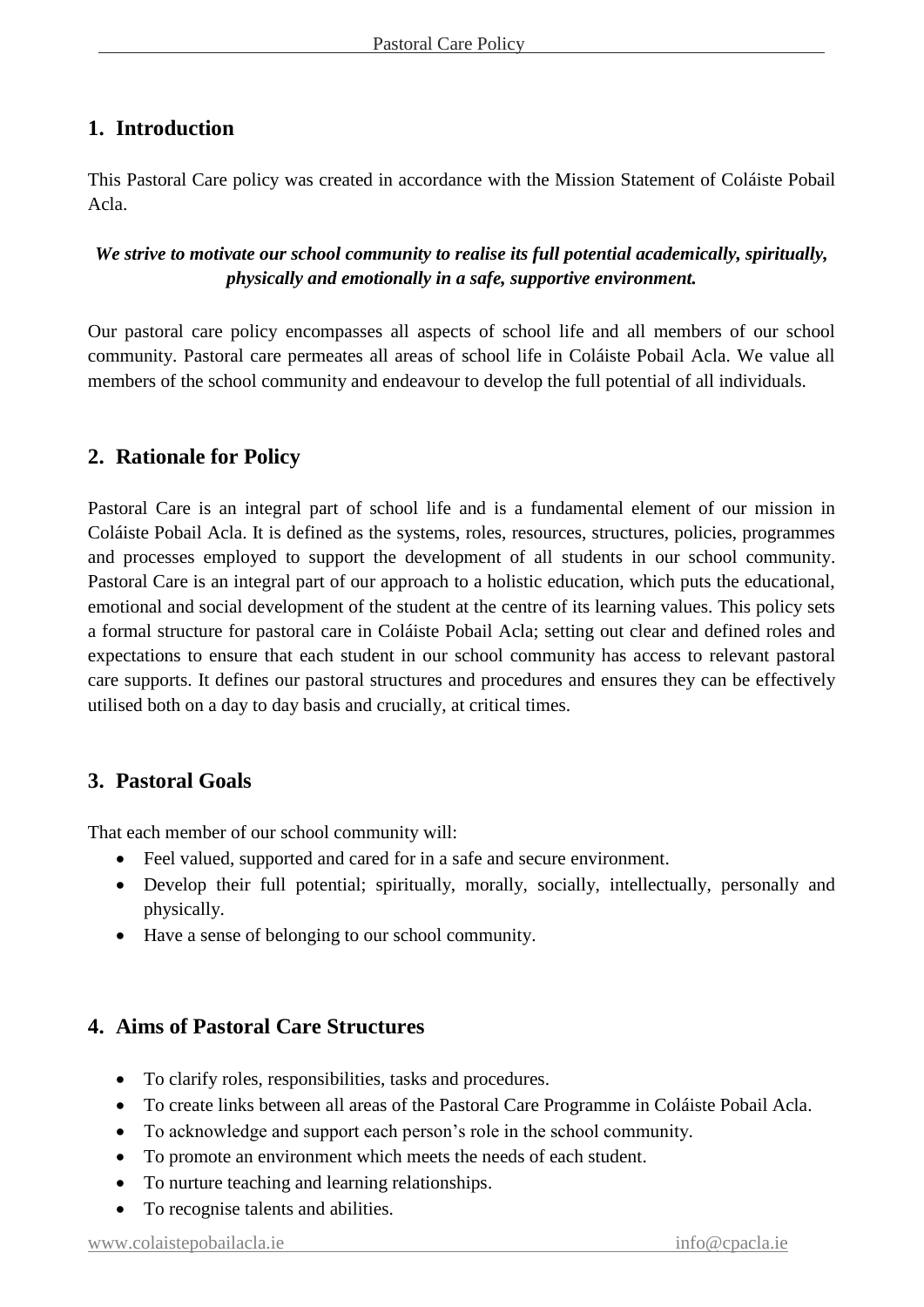- To monitor progress at every level for each student.
- To act as an early identification system for the detection of 'at risk' students.
- To promote self-efficacy to enable students to make their own decisions through greater self-awareness, confidence and independence.
- To promote clear values that are true to the vision and mission statement in Coláiste Pobail Acla.
- To support an engaging curriculum through related policies. This policy should be read in conjunction with all other school policies. Attention should be given to Child Protection, Anti-bullying, Guidance, Substance Use, Code of Behaviour, Critical Incident, Admission, ICT Acceptable Use, SEN Policy, RSE and SPHE policies.
- To involve all partners in the life of our school.

## **5. Pastoral Care Personnel**

All members of the school community in Coláiste Pobail Acla have a role to play in delivering an effective Pastoral Care Programme. However, there are defined roles that are assigned to individuals with specific duties necessary to ensure the effectiveness of our Pastoral Care Programme. These include:

- Board of Management
- Principal
- Deputy Principal
- Pastoral Care Team
- Tutors
- Critical Incident Team
- Chaplain
- Guidance Counsellor
- Home School Community Liaison Officer
- SEN Coordinator
- School Completion Workers
- SPHE Coordinator
- DEIS Coordinator
- Attendance Coordinator
- Subject Teachers
- Special Needs Assistants
- Students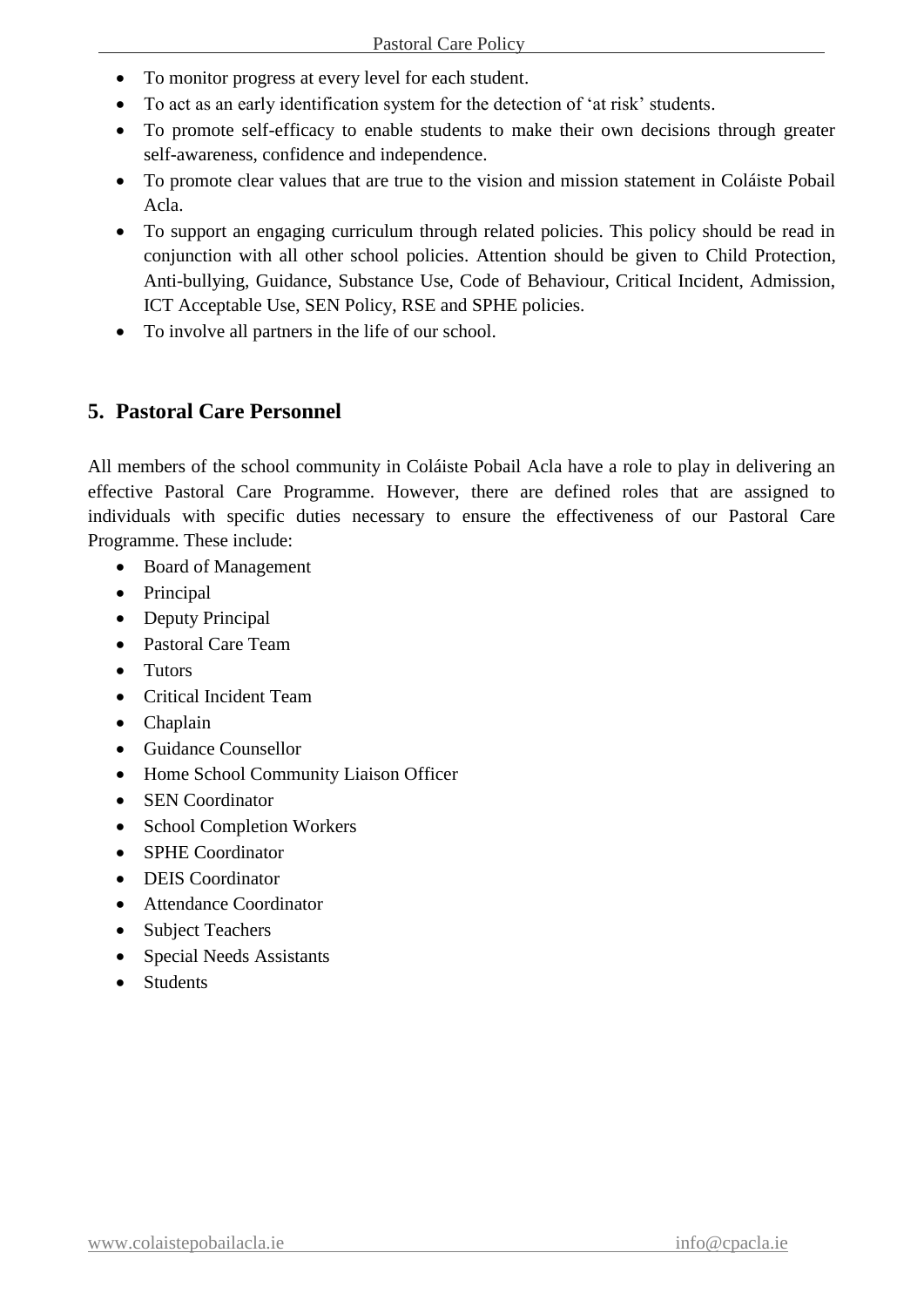## **6. Roles and Responsibilities**

#### **6.1. Board of Management**

The Board of Management will ensure that the ethos and values of all partners are reflected in the formulation and implementation of this policy.

#### **6.2. Principal and Deputy Principal**

The Principal and Deputy Principal will work to ensure that our school is a caring and supportive community for all its members. The Principal will work with the Board of Management, Staff and Students in the developments of the policy and in ensuring that the proper structures and resources are put in place for its effective operation. The Principal and Deputy Principal will oversee the implementation of the policy, provide from available resources the necessary structures to implement the policy, contact and liaise with parents and with outside agencies as necessary and will remain available to meet students, staff and parents in a supportive environment. In their role as Designated Liaison person and Deputy Designated Liaison Person the Principal and Deputy Principal will contact relevant agencies in accordance with Child Protection Procedures.

#### **6.3. Pastoral Care (PC) Team**

The Pastoral Care Team is a visible representation of CPA's understanding and valuing of each student as an individual. People who experience severe difficulties in life find it difficult to have cognitive space for learning. The rationale of the PC Team is to strive to care in a genuine way to improve the lives of students and thereby ensure access to the curriculum and learning. In parallel, and weighted equally, is the enabling of students to identify, articulate and address future issues themselves if they arise. Self-awareness and self-advocacy are key skills to deal with adversity that will present throughout life. Members of the care team work hard to identify students who may need extra supports. PC Meetings are scheduled weekly on a formal basis. Informal meetings occur regularly as issues arise. Each case can be self-referred, by a PC team member or referred from any other member of the school community. Each case is treated confidentially on an individual basis, depending on the needs of the student.

The Pastoral Care Team is made up of the following staff:

- Principal
- Deputy Principal
- Chaplain
- Home School Community Liaison Officer
- Guidance Counsellor
- SEN Coordinator
- SCP Worker

Variation of the Team members may occur where changes in staff personnel deem changes in the PC Team appropriate. Any core team alterations will be coordinated by the Principal.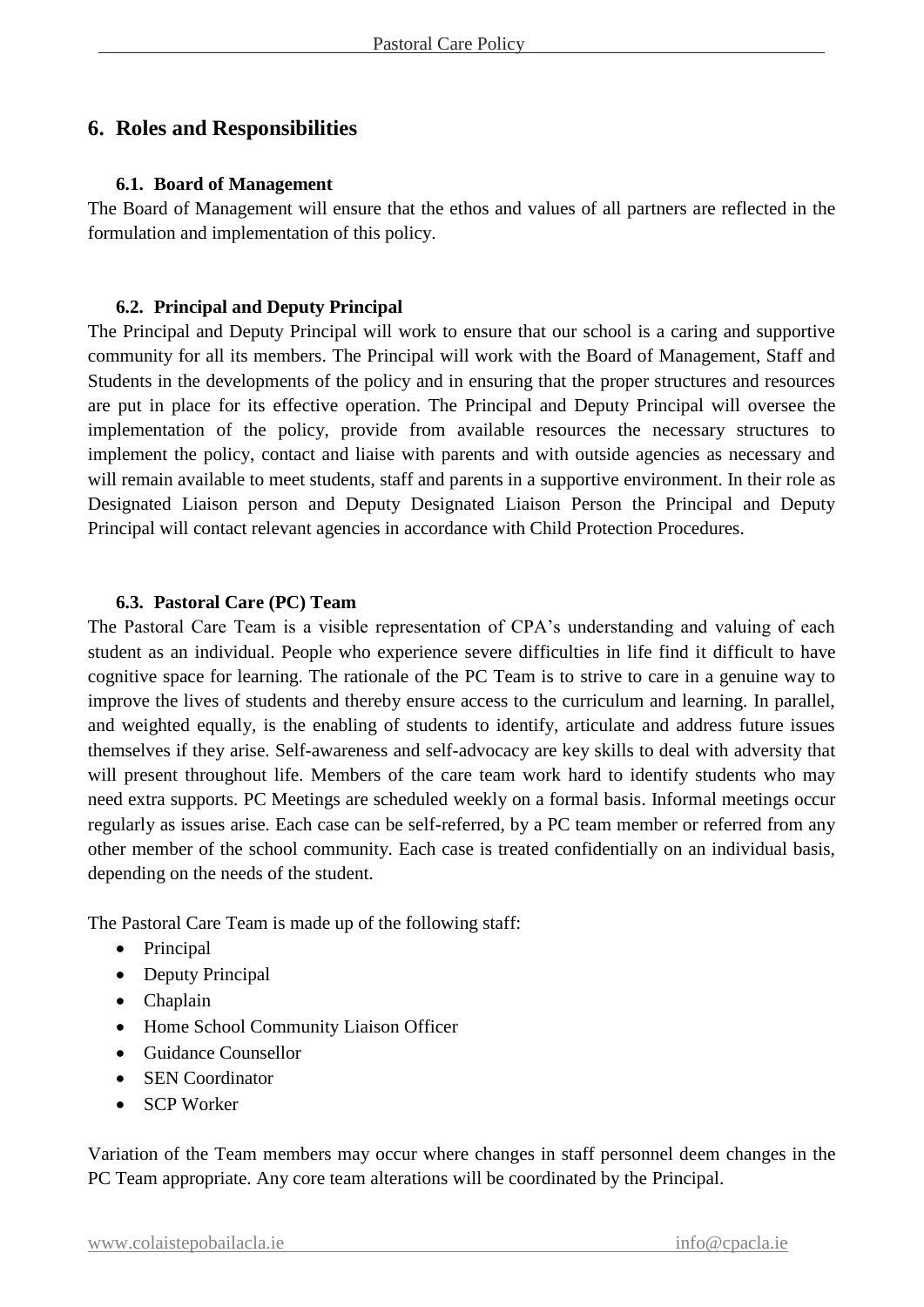#### Aims:

- 1. To share information in a confidential setting.
- 2. To coordinate a single transparent response to the care needs of students where possible.
- 3. To be action focused.
- 4. To regularly review and monitor students with care needs.

#### Care Team Issues:

- Mental Health
- Attendance and Retention
- **•** Behaviour
- Health and Welfare
- Family Issues
- Supports
- Academic Achievement
- Pastoral Care
- Child Protection
- Critical Incident Supports
- Staff Support and Development

#### Confidentiality:

While all issue presented to the PC Team will be dealt with sensitively and discretely it is important that all staff, students and Parents/Guardians are aware of the limitations of the confidentiality that can be offered under Child Protection Guidelines.

#### Communication:

Any member of staff can refer a student to any member of the PC Team and is encouraged to do so where concerns have arisen. It is important that the person referring a student understands that they do not need to know the details of any outcomes to that situation subsequently. They can be assured that the student will be dealt with compassionately and appropriately.

#### Key Features of PC Team:

- Advocacy platform for student body, student centred
- Professional and confidential
- Non-judgemental
- Solution focused, not problem focused.
- Supported by staff, management and BOM
- Optimistic, hopeful and positive in demeanour
- Effective use of time and resources
- Information shared with others where appropriate

#### Evaluation:

Reflection and evaluation is completed yearly to reflect on the Pastoral Care Programme in its entirety.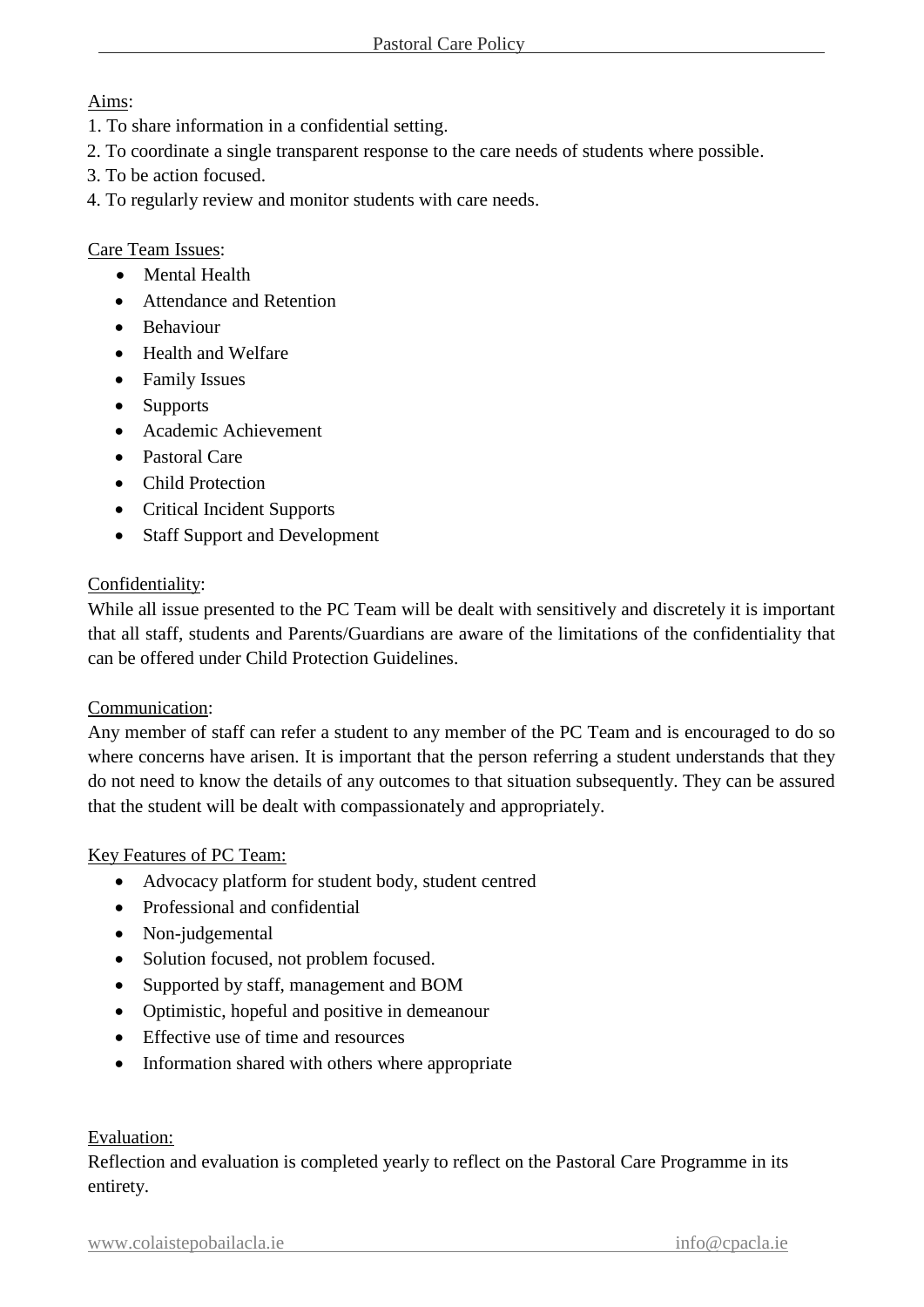#### **6.4. Tutors**

Each base class is assigned a tutor. The tutor, through meeting students on a regular basis, will identify any challenging areas for students in their group and liaise with management, class teachers, Parents/Guardians and members of the pastoral care team as necessary. The tutor will support the work of management personnel in supervising, overseeing and monitoring student journals and attendance.

#### **6.5. Critical Incident Team**

*A critical incident is any incident or sequence of events which overwhelms the normal coping mechanisms of the school and disrupts the running of the school.*

Coláiste Pobail Acla has a Critical Incident Plan that aims to cope effectively in the aftermath of an incident. This enables the school community to react quickly and effectively in a co-ordinated way that supports all members of the school community that may have been impacted by the incident.

#### **6.6. Chaplain**

The role of the Chaplain in Coláiste Pobail Acla is that of a supportive faith-lead presence within our school. The Chaplain responds to the spiritual and pastoral needs of the school community under his/her care; students, their families and school staff. The Chaplain strives to be available in a supportive role to those who find themselves at notable junctions in their life journey. Building supportive relationships is at the core of the Chaplain's pastoral responsibilities, celebrating times of joy and offering support at times of struggle or sadness. The Chaplain is the chairperson of Pastoral Care Team weekly meetings. Where feasible, the Chaplain is timetabled to have weekly contact with all teaching groups in the school.

#### **6.7. Guidance Counsellor**

The Guidance Counsellor provides for the needs of the students under three integrated areas; personal/social guidance and counselling, educational and career guidance. The Guidance Counsellor is timetabled with senior students in class groups and is available for individual consultation with all students and/or Parents/Guardians on matters pertinent to his/her role. He/she liaises with the Principal, Deputy Principal and other staff members and members of the Pastoral Care team in his/her provision of this support and guidance.

#### **6.8. Home School Community Liaison (HSCL)**

The underlying principle of the HSCL Scheme is one that seeks to promote partnership between Parents/Guardians and the school. The purpose of this partnership is to enhance the learning opportunities of students and to promote their retention in the education system. In addition, the HSCL Scheme places great emphasis on collaboration with the local community. The HSCL Scheme is pioneering in its objective of involving the school in the life of the community and involving the community and its agencies in the life of the school. The HSCLO is an integral part of the Pastoral Care Team and works closely with team members and the wider school community to improve student outcomes.

#### **6.9. Special Educational Needs Coordinator**

The SEN Coordinator is responsible and accountable for developing and coordinating a system of learning supports that enables all students to have an equal opportunity for success at school and to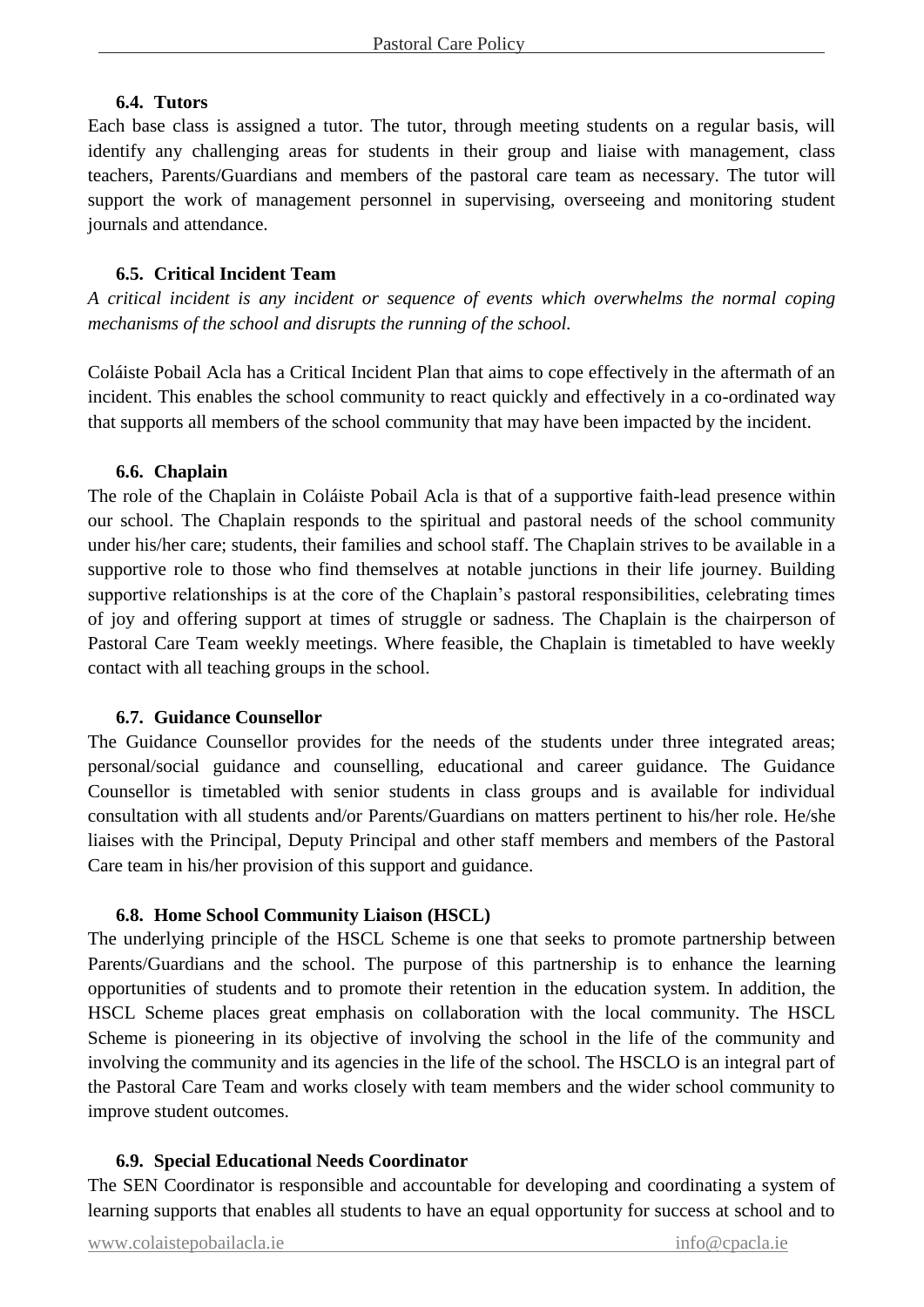manage their respective curricula. This may be done by addressing barriers to learning, enhancing engagement, student advocacy, and re-engaging disconnected students. The Coordinator will liaise with class teachers and others in support of the development of the student. The role includes liaising and communicating with students, management, class teachers, support staff, Parents/Guardians and outside agencies. The SEN Coordinator is part of the Pastoral Care Team that meets weekly and also meets weekly with their SETs.

#### **6.10. School Completion Programme Workers**

SCP is a school support service Coláiste Pobail Acla receives as part of our DEIS status. Being a DEIS school, Coláiste Pobail Acla avails of SCP supports aimed at targeting and supporting students identified as most at risk of early school leaving. School completion workers work closely with identified students and staff in our school. They sit on our Pastoral Care Team and offer some of the following supports to our school community; one-on-one support work with students, homework club, transition programmes, afterschool supports, liaising with outside agencies, family support and funding for initiatives that improve student outcomes. This list is not exhaustive, and SCP is a fundamental link in our Pastoral Care Programme.

#### **6.11. SPHE Coordinator**

*"Social, Personal and Health Education, as part of the curriculum, supports the personal development, health and well-being of young people and helps them create and maintain supportive relationships" (SPHE PDST support services)*. The SPHE Coordinator ensures that all students receive this curriculum in a planned, supportive and non-judgemental atmosphere. The SPHE Coordinator will organise guest speakers, workshops and activities that support the delivery of this programme in consultation with management.

#### **6.12. Class Teacher and School Support Staff**

Class teachers, or subject teachers, meet with students regularly and as such will often be the first to be advised by students of pastoral issues as they arise. The class teacher may often be able to assist the student in resolving straightforward issues as they arise. Information and issues that require further attention will be passed to any member of the Pastoral Care Team, depending on the nature of the concern. Subject teachers strive to emulate our mission statement in each class; creating a positive learning environment that encompasses the development of the whole person.

Non-teaching staff in the school (i.e. Administration staff, Librarian and Caretaking staff) can observe or become aware of concerns or issues around pastoral care and play a role in supporting and assisting the delivery of pastoral care in our school community.

#### **6.13. Special Needs Assistants**

SNAs assist in the care needs of students with special educational needs in an educational context. SNAs liaise with all members of the school community in supporting the development of the students in their care.

#### **6.14. Students**

Relationships in the school are based on mutual respect and courtesy. Students should be supportive to all members of the school community. They should be respectful of each other, staff, and any member of the public they meet through school activities or otherwise. Students are made aware of the Pastoral Care Supports in our school before they enrol in 1<sup>st</sup> year. They are reminded of these throughout the year and in subsequent years also. Students are encouraged to discuss any issues that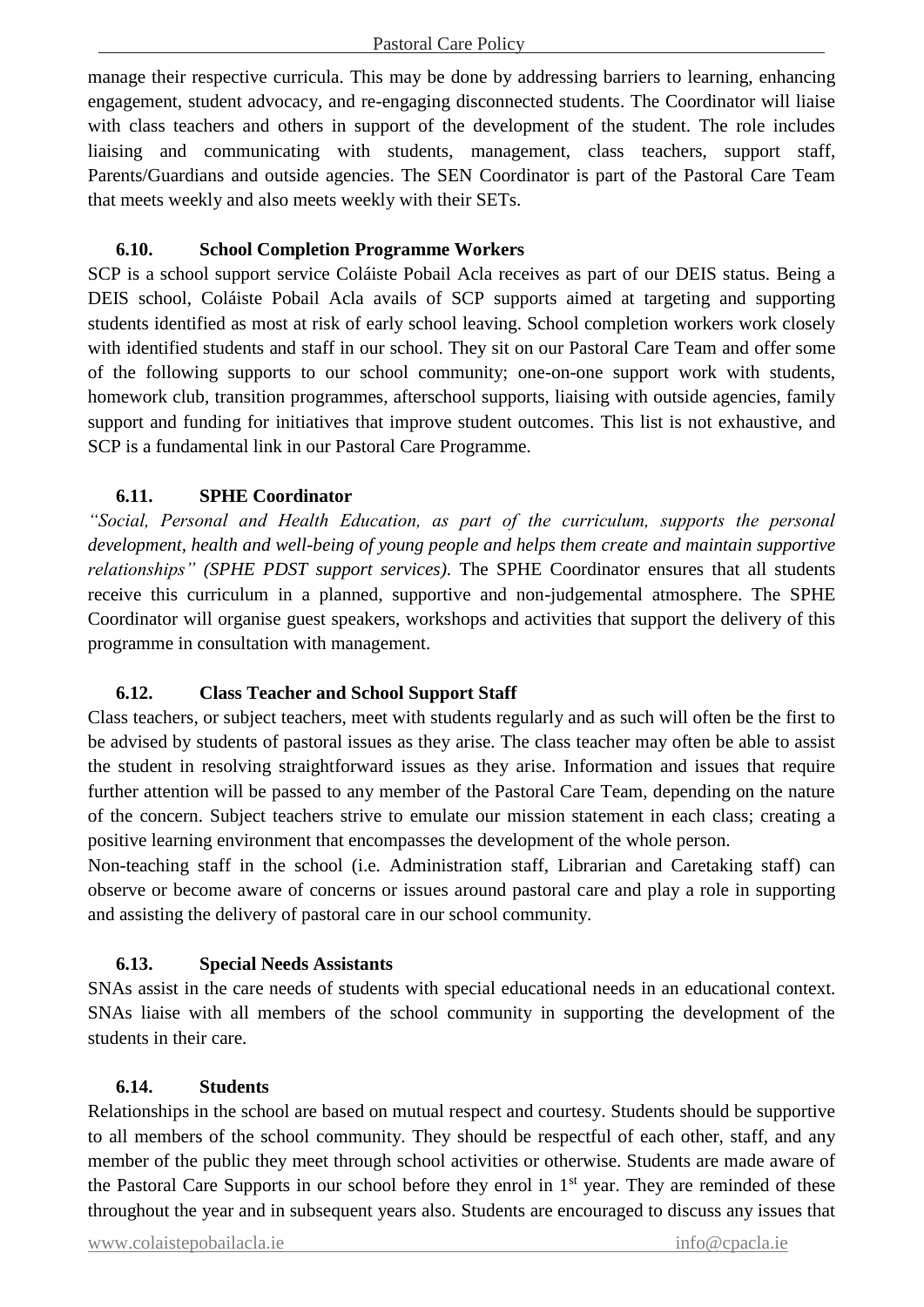are impacting on their happiness and/or ability to participate fully in school, home or community life. Students are encouraged to talk to a member of school staff if they have concerns regarding another student's welfare.

## **7. Structures Supporting the Pastoral Care System**

The following structures and programmes support the success of the pastoral care systems in Coláiste Pobail Acla. This is not an exhaustive list and other school activities and school policies are all underpinned by the desire in Coláiste Pobail Acla to help students reach their full potential in a safe and encouraging environment.

*Wellbeing Programme (part of new Junior Cycle)*: this will complement the Pastoral Care supports already in the school.

*Code of Behaviour*: The Code of Behaviour has been developed in partnership with the Board of Management, staff, students, Parents/Guardians and the wider school community. It facilitates teaching and learning in a safe, positive and respectful environment. See Code of Behaviour.

*Health and Safety Policy*: Our Health and Safety Policy prioritises the health and safety of all members of our school community. It underpins all teaching and learning that happens in Coláiste Pobail Acla. See Health and Safety Policy.

*ICT Policy*: Our ICT Policy, encompassing acceptable use of on-line facilities, outlines what is appropriate behaviour for all users in Coláiste Pobail Acla. See ICT Policy.

*Anti-Bullying Policy*: Our Anti-Bullying Policy explains what actions are defined as bullying behaviour, how accusations of bullying will be investigated, the repercussions for those involved and the restorative processes that will be implemented to help all parties involved in incidents of bullying. See Anti-Bullying Policy.

*Awards Ceremony*: The achievements of all students, for example; academic, sporting, community and musical, are celebrated through our annual awards day in May.

*Student Induction Programmes*: Incoming first years have an induction day, facilitated by SCP, in September. First year students have a team building day to encourage the development of friendships in September of first year. Transition Year students and 5<sup>th</sup> year students have team building trips scheduled for early in the school year to facilitate students gaining familiarity with new classmates and forge developing friendships.

*Staff Induction Programmes*: All new teachers to Coláiste Pobail Acla participate in an induction programme facilitated by management. The Principal and Deputy Principal welcome all new staff to our school and provide information on the school ethos and values, school policies and procedures within our school. New staff will be supported by an established member of staff as they navigate their new work environment.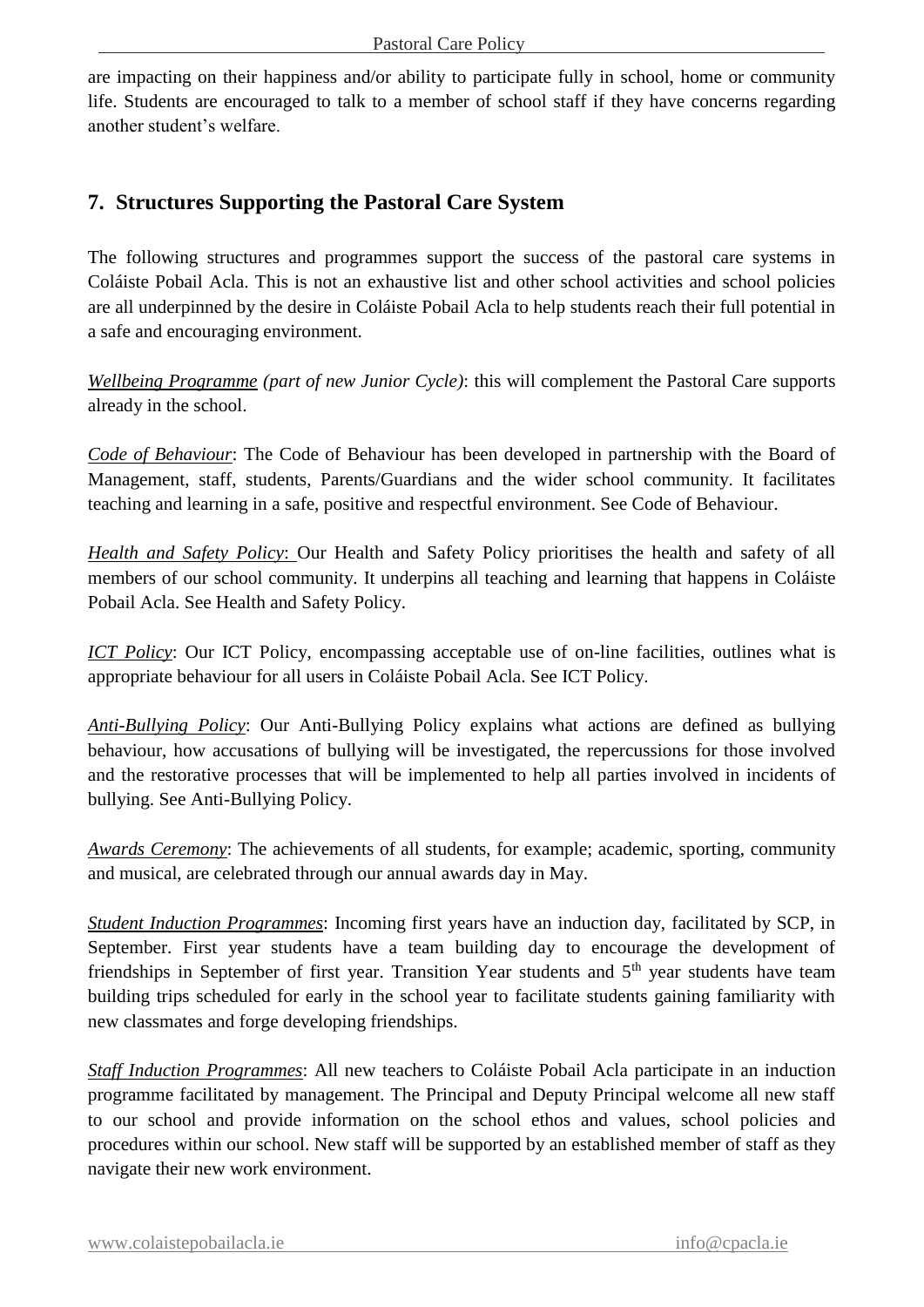*Transition Programmes*: Coláiste Pobail Acla has a comprehensive Transition Programme in place for 6th class students in preparation for their transfer to secondary school. The Principal and Deputy Principal visit all national schools in our catchment area and speak to all students and staff. The HSCLO visits each school and collates pertinent information to assist students' move to postprimary school. All  $6<sup>th</sup>$  class students are invited to a Taster Day in the year preceding their transition where new subjects can be sampled. Students and their Parents/Guardians are invited to an Open Night following the Taster Day where subject choices are discussed, and any concerns can be addressed. Students attend an aptitude test on a subsequent day in Coláiste Pobail Acla where they gain further insight into school life. Induction programmes at the beginning of first year and close monitoring by tutors and the pastoral care team further monitor student adjustment to life in Coláiste Pobail Acla.

Students transferring from outside the school into other year groups meet with Principal and Deputy Principal prior to enrolment. Their transfer is assisted by a buddy system with student(s) in their class group, meetings with members of the pastoral care team and close monitoring by their assigned tutor.

*Extra-Curricular Activities*: A wide variety of extra-curricular activities including football, table tennis, debating, drama, choir and Gaisce, strive to identify and celebrate the wide variety of student talent in Coláiste Pobail Acla. All students are encouraged to participate in activities outside of their academic work to develop aspects of themselves and reach their full potential.

*Big Brother Big Sister*: The pairing of  $5<sup>th</sup>$  year students with incoming  $1<sup>st</sup>$  years gives new students assistance in adjusting to secondary school life. Weekly formal meetings, activities and outings further consolidate the relationship between these junior and senior students.

*Anti-Bullying Survey*: An Anti-bullying survey is conducted by the school chaplain each term. This is powerful in identifying any issues students themselves are experiencing or feel their peers are struggling with. The results of the survey are discussed at pastoral care meetings and with school management. Any issues arising from these surveys are dealt with in accordance with our antibullying policy. See Anti-Bullying Policy.

*Mind Yourself Week*: A week of focus on all aspects of personal well-being runs annually in Coláiste Pobail Acla. Events run daily, organised primarily by our chaplain and HSCLO. Guest speakers, workshops, positive engagement with others, and healthy self-image are just some of the activities enjoyed by the school community during this week.

*Student Council*: Two elected students from each year group, facilitated by a staff member, meet regularly to discuss issues pertinent to our students. They are the voice of our student body and meet with management to bring their opinions, suggestions and potential solutions to matters arising.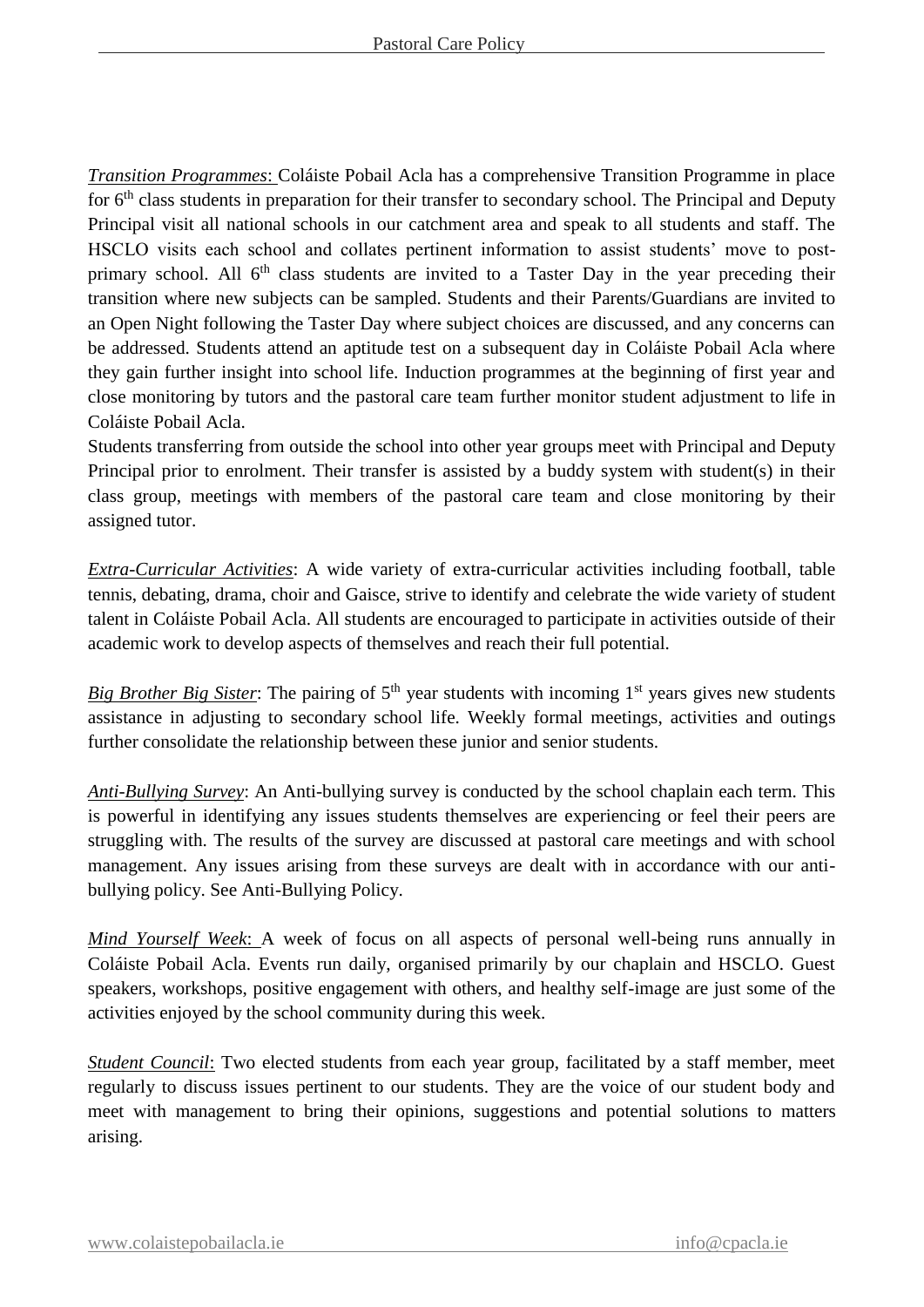## **8. Pastoral Care Policy Evaluation**

Areas to be evaluated:

- Are programmes being implemented effectively?
- Are Pastoral Care procedures working effectively?
- Are the aims of the Pastoral Care policy being met?

#### **9. Declaration**

This Coláiste Pobail Acla Policy was formed following consultation with all staff, members of the Board of Management, Parents/Guardians and the Student Council. It is recommended that this policy be reviewed every three years or whenever it is deemed necessary by School Management. It was adopted by the Board of Management of Coláiste Pobail Acla on:

|                                             | Date:<br><u> 1980 - Jan Stein Stein Stein Stein Stein Stein Stein Stein Stein Stein Stein Stein Stein Stein Stein Stein S</u> |
|---------------------------------------------|-------------------------------------------------------------------------------------------------------------------------------|
| Mr. Pat Kilbane                             |                                                                                                                               |
| Chairperson of the Board of Management      |                                                                                                                               |
|                                             |                                                                                                                               |
|                                             |                                                                                                                               |
|                                             |                                                                                                                               |
|                                             | Date:                                                                                                                         |
| Mr. Paul Fahy                               |                                                                                                                               |
| Board Secretary & School Principal (Acting) |                                                                                                                               |
|                                             |                                                                                                                               |
|                                             |                                                                                                                               |
|                                             |                                                                                                                               |
|                                             |                                                                                                                               |